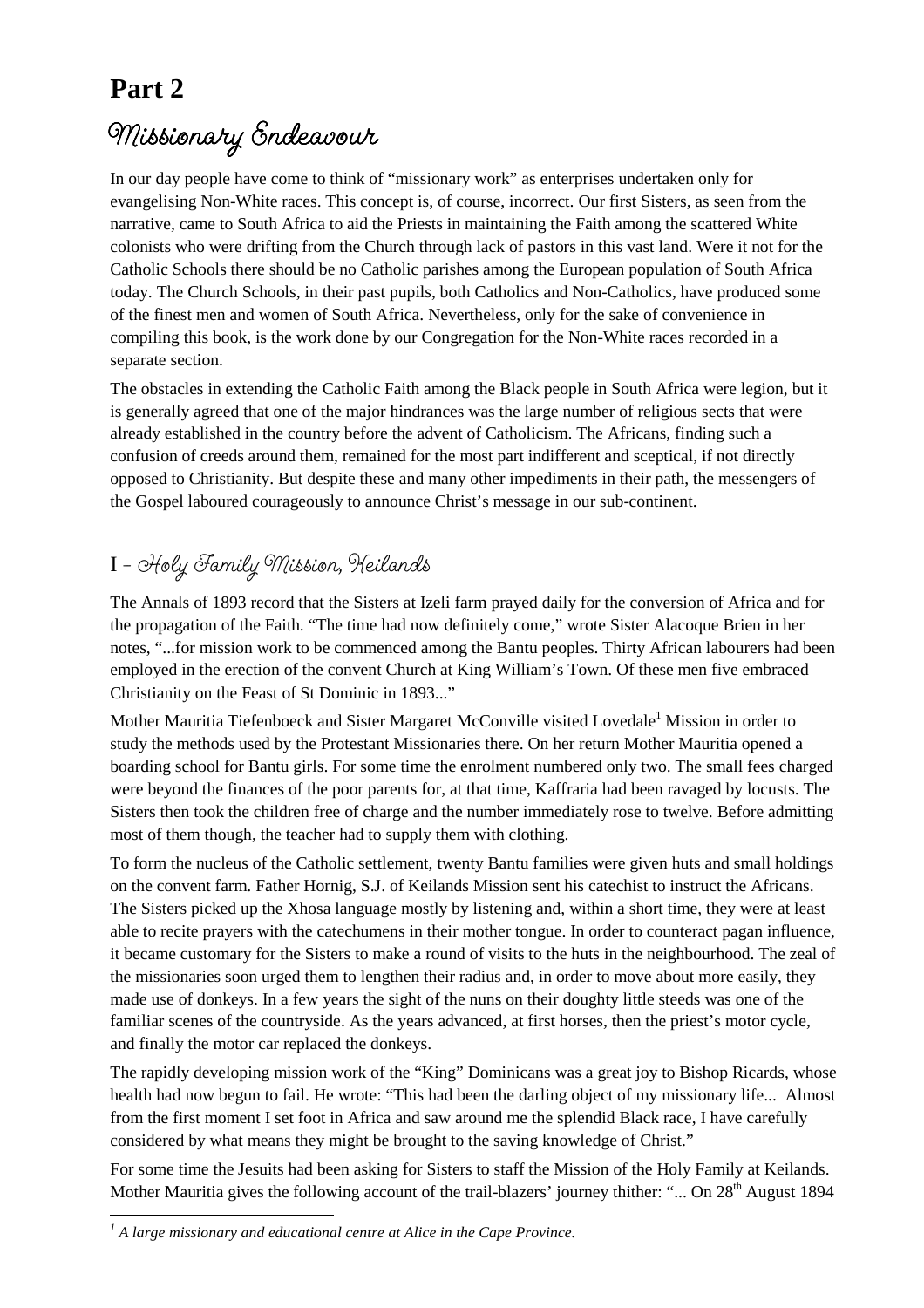Father A M Daignault, S.J., Mother General Euphemia Koffler and I accompanied the five first Sisters<sup>2</sup> to this vineyard of the Lord. We travelled by train as far as Dohne Siding. Having secured our luggage we now boarded one of the ox-wagons awaiting us, while the Priest and Brother took possession of the other. Each wagon was drawn by a span of fourteen oxen. They took us across the veld where there was no road at all and, finally, halted for the night at a little clump of trees on a river bank." Here the travellers prepared their supper and Rev Father promised to say Mass next morning and give them Holy Communion. "... After soul and body had been refreshed we were ready to continue our journey when, alas, the oxen were lost! They had strayed into a farmer's field and were taken to the pound some miles further away. By the time these animals had been retrieved it was clear that we would have to spend another night in our tent on the veld. Now, however, the oxen were tethered to the yokes and so we could proceed in the morning... As we approached our destination Father Daignault pointed out a flat rock on which the late Father Fraser, S.J. had said Mass when he came to found this mission in 1886.

"Fathers Hornig and Bick, S.J. came to welcome the new arrivals and, at the sound of the big bell, Africans approached from all sides to see the first nuns at Keilands. The Priests gave up their house for the Sisters and lived in huts for the time being. Brother Eberhard, a builder, had been lent by Abbot Francis Pfanner of Mariannhill to erect the new church here. An old benefactor, Count Bernaert of Belgium, who had made the farm over to the Jesuits, sent money to build the church, while the Countess and daughter supplied vestments and other devotional articles. Father Hornig now began teaching the Xhosa language to the Sisters in earnest and Father Daignault joined the students."

Sister Rosa took over the school of the mission. The sons of the wealthy Chief Saliwa were the first fruits of the missionaries' labours. "His three sons, with their wives and children became Christians. Their father was so incensed at this that he requested a witchdoctor to poison his sons. And lo, the eldest was struck by some malady of the spine and died within a few months. The other two became mentally ill. The wife of the youngest son was an exceptionally good woman and devout Christian." In the year 1897 the Rinderpest broke out, killing most of the livestock in the country. "Chief Saliwa lost his hundred head of cattle and was so upset by this misfortune that he attempted suicide by casting himself in the river; but he was rescued in time. After this he was a changed man and, finally, even allowed the priest to baptise him before his death..."

Keilands is situated in a region of extremes: There is either an abundant harvest or none at all, depending on the rainfall. Sister Benigna wrote in the mission annals that the "worst drought in living memory was experienced here in 1900. Eventually our victuals were depleted and every effort to procure provisions in the stricken district was of no avail, for absolutely nothing was obtainable. In our great need we asked St Anthony of Padua's help and intercession. On about the third day of our novena, Tom, one of the African parishioners, came, saying: 'I understand that the Sisters are very poor. My wife said I should give you this pig with its three young ones.' It is now September 1901 and that pig has supplied us with several litters. Sad to relate, during last year's drought, typhoid fever broke out, to which Tom and his wife succumbed..."

The Dominican Sisters worked here until 1909, when they left the mission to Sisters of the precious Blood of Mariannhill. In 1922 Sister Cassiana Rohrmeier<sup>3</sup> records: "... After an interval of fourteen years it was decided by our respective superiors that the 'King' Dominicans should return to the mission of Keilands. On 17<sup>th</sup> December Sisters Cajetan Brandl, Gertrude Fortholer, Hildegard Stotka and I left the Mother House by the evening train and reached Dohne at about midnight. From there we continued on our way at 2 a.m. on the donkey cart with the two Africans that were sent to meet us and arrived at Keilands at 5 p.m. The cool of the morning was followed by an afternoon of burning heat which brought on a thunder storm. This broke over us as we neared the mission in our cart without a hood. We were drenched to the skin as we trudged behind the cart through the mud, and must have looked a sight, while the Xhosas of the village greeted us on every side.

 $\overline{a}$ 

*<sup>2</sup> Sisters Rosa Schnell, Camilla Klostermeier, Bartholomea Kreppold, Isidore Wiedemann with Sister Benigna Osterberger as the Superior.* 

*<sup>3</sup> Aunt of the future Sister Revocata Recher, O.P.*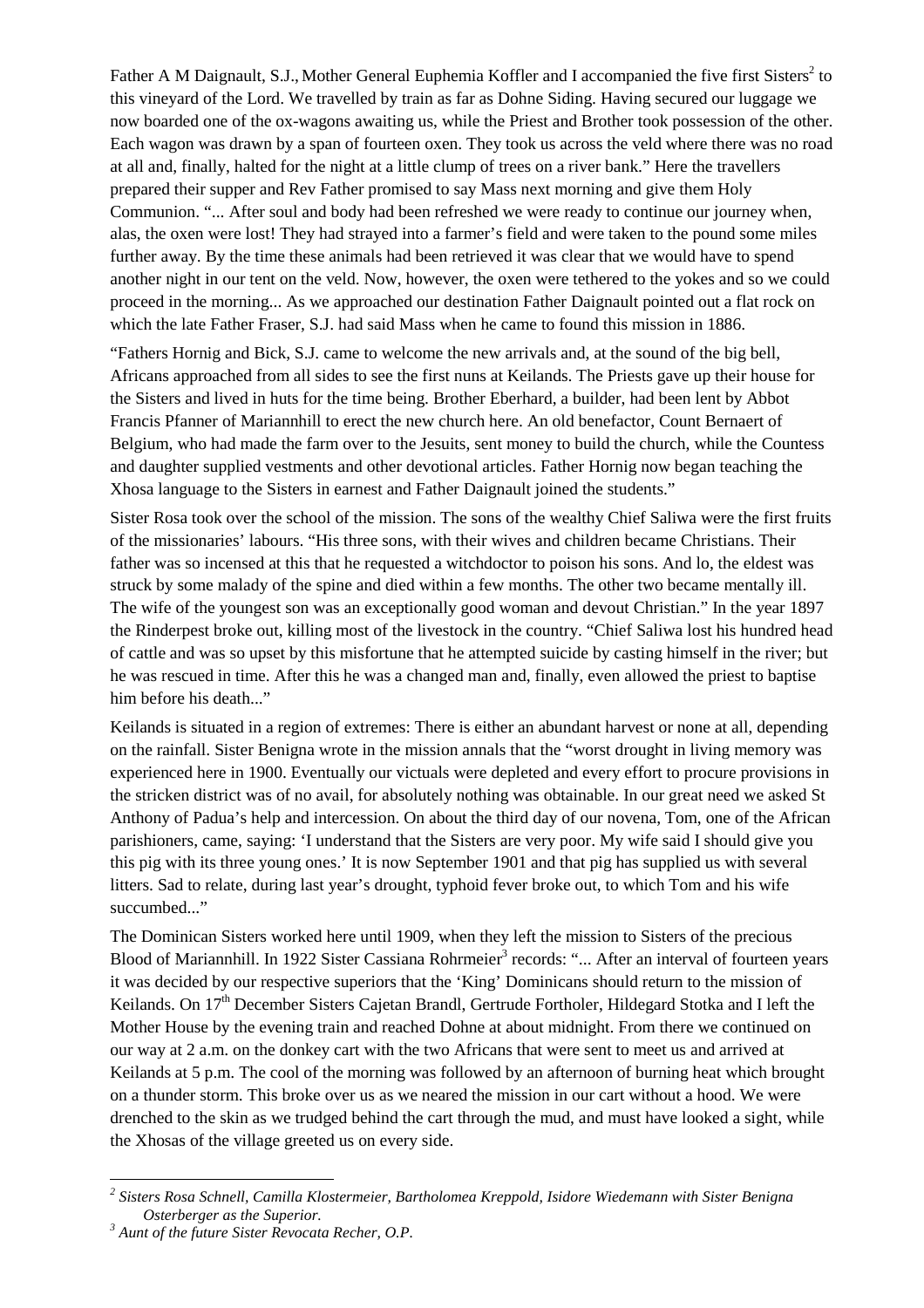"On arrival, Fathers Albert Schweiger and Nicholas Schweb and Brother Simon – all of Mariannhill – together with the Sisters, gave us a very hearty welcome. The Sisters of the Precious Blood very kindly remained in order to initiate us into our work. On 20<sup>th</sup> December they returned to Natal...

"Two of our Sisters accompanied the Priest to Cofimvaba<sup>4</sup> on  $8<sup>th</sup>$  September 1923, where the thanksgiving for a good harvest was celebrated. It is a pretty little village lying in the valley with a good water supply. It was beautifully green, while Keilands, in comparison, resembled a desert owing to the lack of rain. There were only three Catholic European families, among whom was Mr Murphy, the Postmaster, a recent convert. He was very happy to meet the Sisters and made use of the opportunity for further instruction in our religion. So far the religious services here are held in a large hut which also serves as a school..."

Keilands in those days was an almost inaccessible spot. In a bend of the Great Kei River, surrounded on all sides by trackless mountains, there lived a population of about a hundred Xhosas. They had settled there for reasons of economy, but remained dispirited and totally indifferent. The school, too, was a humble affair. No inspector knew of its existence; the buildings were primitive and the children few and raw; school hours were short and not much was achieved.

Reverend Bernard Huss of Mariannhill had relieved the last of the Jesuit Priests who left to work in the Zambesi Mission. The Jesuits had noticed the lack of interest in the people and, together with the Dominican nuns, had done their best to remedy the state of apathy. Thus they resorted to a practice which, though well intended, in due time proved disastrous. They provided all possible material help to these African Christians which one would give to people in Europe during a time of emergency. At first the Africans accepted the support gratefully, but later came to consider it their due for being Christians. The mission had fallen prey to a "Bread Christianity".

Father Huss took stock of the situation and found that the number of Christians remained static, while the debts of the mission mounted rapidly. There was also the school at which the Dominican Sisters had worked hard and had brought it up to Standards Five and Six. But all the classes were taught in the same room and thus progress was greatly hampered. The priest was faced with the unpleasant task of stopping material assistance to all but the most needy members of the congregation. "We came here to help the Bantu people, not to spoil them; we may not create a nation of paupers," Father Huss explained to his helpers. Effective measures of thrift were introduced to pay off the debts. The Sisters co-operated will and gradually the mission finances recovered.

The Christians, however, were dissatisfied and told their pastor that it was impossible for them to live without material support from the mission. They argued that their fields were poor and the rainfall inadequate to make a living. The priest explained to them that their fields had become poor through neglect and, although, the rainfall is not plentiful, he reckoned it sufficient to raise a reasonably good crop by means of "dry farming method" (storage and conservation of moisture). The process described by Father Huss implied a good deal of work and this was not a favourable feature in the opinion of these people. Father Bernard realised that he had taken an enormous task upon himself, but was determined to go his way in the right direction in spite of opposition and disappointments, where were not lacking.

After that the priest set about raising the standard of the school so that he could apply for Government aid, which he eventually achieved. In the whole of South Africa he could not find a trained African Catholic teacher, so he set about training his own teachers. Every evening he faced a class of five pupil teachers and taught them arithmetic and the elements of teaching and education. The Sisters assisted him by teaching other subjects. One day he presented to the School Inspector five uncertificated teachers and the arrangement was accepted as a temporary measure.

Eventually Father Huss decided to send the best of his uncertificated teachers, Barbara Ndaba, to qualify at a non-Catholic Training School. The young lady, aged seventeen, passed the course successfully and returned to Keilands. The Priest gave her one of the subsidiary schools that had recently received a grant-

 *4 A village in the region now known as the Transkei. The name is derived from Native words meaning 'squeezing a milk-bag', because of the excellence of the cattle.*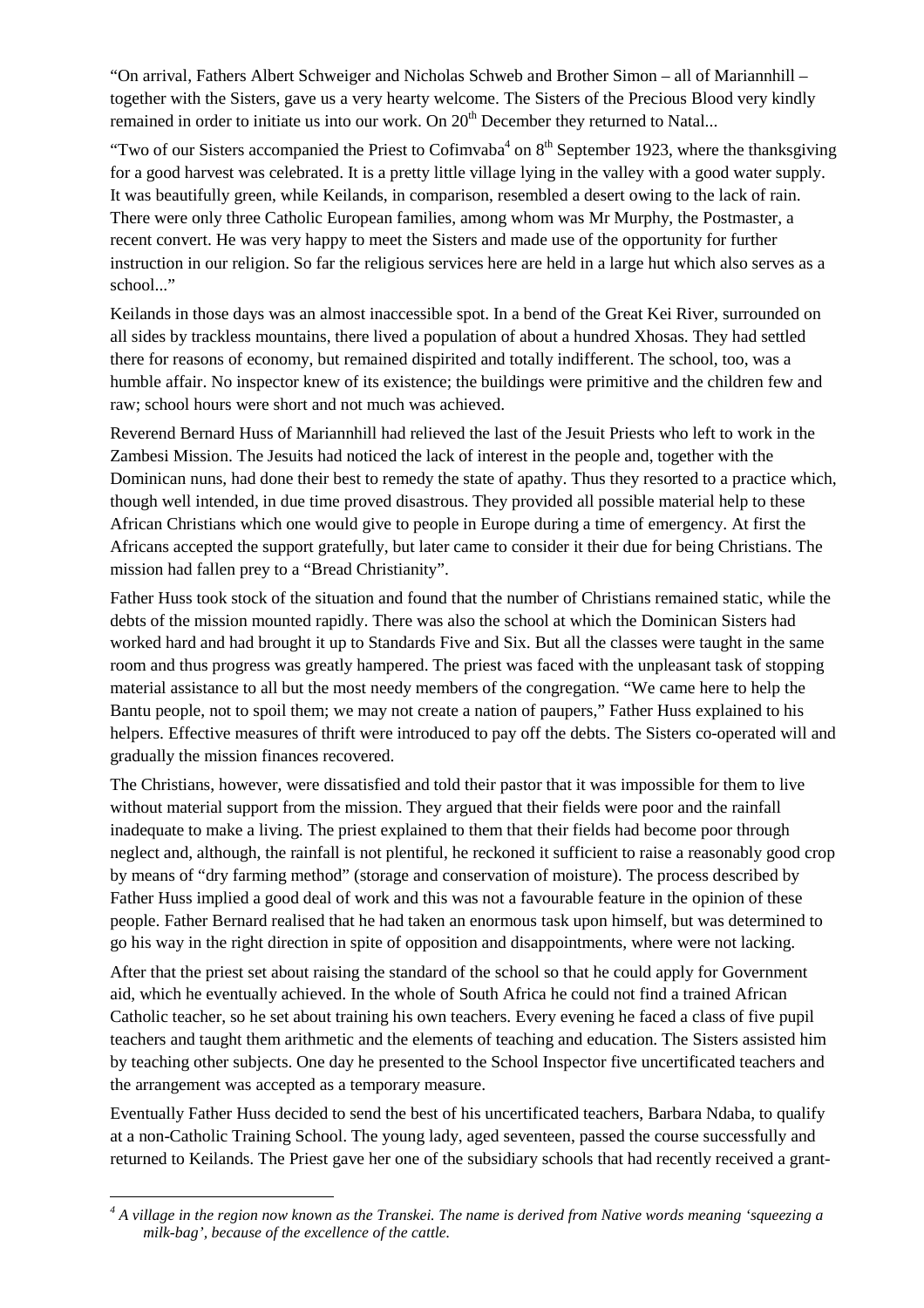in-aid from the State. Here she seemed to teach with success and the Priest was pleased with this achievement.

When riding out to visit Teacher Barbara one day, Father Huss noticed a large gathering of people at the kraal of a petty chief. On asking the cause of the celebration he was told: "But don't you know, Father, that our Chief is taking his fifth wife? It is Balabala, the new teacher of your school. The Chief paid fifteen oxen for her lobola. Isn't it wonderful? How happy the father-in-law must be!"

No! This was too much for the missionary... It had all been arranged behind his back and he felt like a fool at the way he had been tricked. What was the use of it all? ...But no, he may not despair; he must continue following the Master who suffered similar disappointments while still on earth.<sup>5</sup>

Father Huss also pondered long on the inert and sluggish nature of the Africans. He came to the conclusion that the European must remember that the Black man migrated south from the Northern parts of Africa. Thus most of his traditions originated in the tropical regions of the continent where the climate is hot and enervating; the needs of subsistence were few and simple and were achieved with comparatively little labour. Thus there was no strong stimulus for excessive exertion.

The African continent was, to a great extent, also isolated, communication being scanty; consequently the tribes, lacking stimulating outside influence, were left to their own resources and so remained chiefly static. The influence of witchcraft also forbade all innovations, thus initiative and invention were stifled.

Western civilisation ought to have come to Africa in a way of natural development; but, in fact, it happened quite differently. With bewildering suddenness the strong European civilization overthrew the African culture with its good and bad elements together... Therefore the missionary should proceed at the pace of the ox. It was well to bear in mind that in the earlier opening and changing of Africa horsemen and their speed failed but the ox wagon of the Cape penetrated as far as the Zambesi and beyond...

During January 1946 a devastating storm took the roof off the old priests' house had been built by the Jesuits. By this time the Holy Family Mission had changed hands again and it was now under the care of the Pallottine Priests, since the independent Prefecture of Queenstown was created under Right Rev Monsignor F J Vogel.

Brother Franz P.S.M. was sent to Keilands to put the roof back and to attend to other repairs that were badly needed. The scarcity of building material after World War II and the difficulty of transporting it to the isolated mission caused the missionaries many hardships. Most of the goods had to be carried by women and children down the hill and across the river...

"The 8<sup>th</sup> December 1946 was a red-letter day when the first two men belonging to the Tembu Tribe of the Xhosa people were ordained to the priesthood at Keilands. The neophytes, Stephen and Michael Phako were also brothers. Forty Xhosa men on horseback from Keilands and Zigudu Missions rode out to meet His Excellency Archbishop MH. Lucas S.V.D.<sup>6</sup> and Monsignori JB Rosenthal and T Koenig, to escort them to the place where the ordination was to take place. Fifteen priests from the neighbouring missions also assisted at the ceremony, after which the new priests gave their blessing to several hundred Catholics."

The last two Dominican missionaries of Keilands, sisters Anacleta Frizino and Dalmatia Treiner, worn out by their labours and advancing age, left this station on  $8<sup>th</sup>$  September 1958 where, for forty years the 'King' nuns had borne the burden and heat of the day and had helped to develop it into a flourishing Catholic community.

On the departure of the nuns, one of their former pupils, Miss Walburga Mguda, now a qualified teacher, was appointed principal and she also took charge of the dozen boarders. A couple of the more recalcitrant pupils, Miss Mguda took into her own house where, with genial firmness and her instinct for good psychology, she finally won their hearts completely. Under her management the little school continued to grow so that now the hostel department accommodates 88 boarders. "Aunty Walburga", as she is

 $\overline{a}$ 

*<sup>5</sup> Taken from 'Against the Stream' by Rev F Schimleck by kind permission from Right Rev Bishop E Schmid of Mariannhill.* 

*<sup>6</sup> The second Apostolic Delegate to South Africa.*